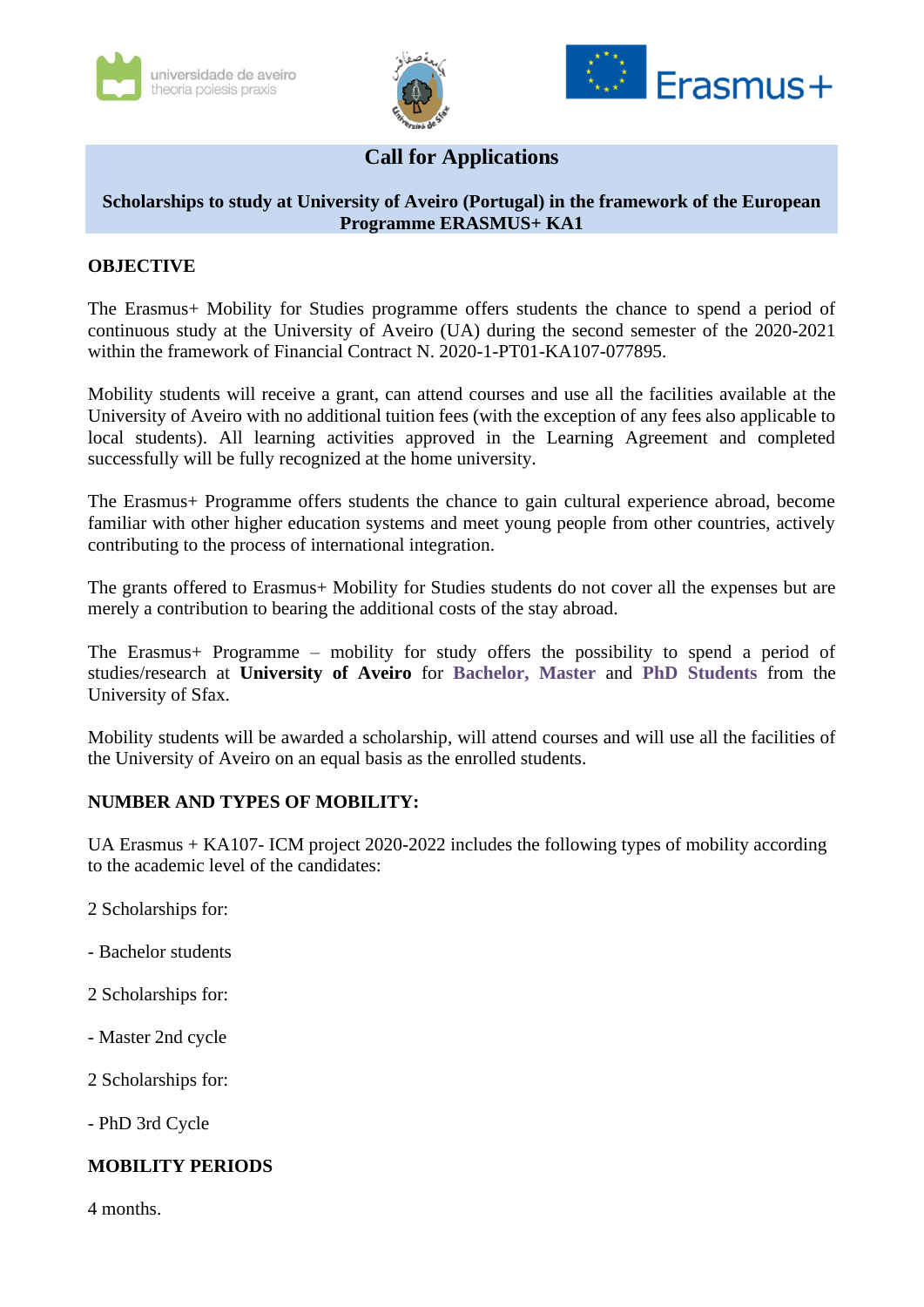





Beginning of the 2nd semester: 25/02/2021

# **FIELDS OF EDUCATION AND TRAINING**

- **Chemistry**
- Information and Communication Technologies (ICTs)
- Biology
- Building and Civil Engineering
- Business and administration (ESTGA)
- Electronics and Automation (ESTGA)
- Mechanics and metal trades (ESTGA)
- Earth Sciences (Geographic information systems (GIS))
- Medicine (Geomedicine)
- Inter-disciplinary programmes and qualifications involving natural sciences (Environmental Geochemistry)
- **Languages**
- Physics
- Environmental Sciences/ Environmental protection technology

Bachelor: <https://www.ua.pt/en/courses/c/1> Master:<https://www.ua.pt/en/cursos/tipo/master-degrees> PhD:<https://www.ua.pt/en/cursos/tipo/doctoral-programmes>

# **AMOUNT OF GRANTS:**

A European Union contribution (individual support). An amount established according to the country of destination. In Portugal, the mobility contribution is **850€** per month.

A supplementary sum will cover the travel costs on the basis of the distance between Sfax and Aveiro according to the European distance calculator: **[http://ec.europa.eu/programmes/erasmus](http://ec.europa.eu/programmes/erasmus-plus/tools/distance_en.htm)[plus/tools/distance\\_en.htm](http://ec.europa.eu/programmes/erasmus-plus/tools/distance_en.htm)**

Travel expenses Sfax – Aveiro: **275€**

#### **Beneficiaries are responsible for:**

- Contracting their travel arrangements.
- Visa expenses.
- Contracting insurance cover.

## **CONDITIONS AND PROCEDURES:**

- The student has to be enrolled at the Home University, which must be a partner of the University of Aveiro within the Erasmus+ frame and have passed at least 60 ECTS credits before the start of the mobility.
- Student must be preselected and nominated by the University of Sfax in order to be accepted by UA.

## **SELECTION CRITERIA:**

- Academic results 20%